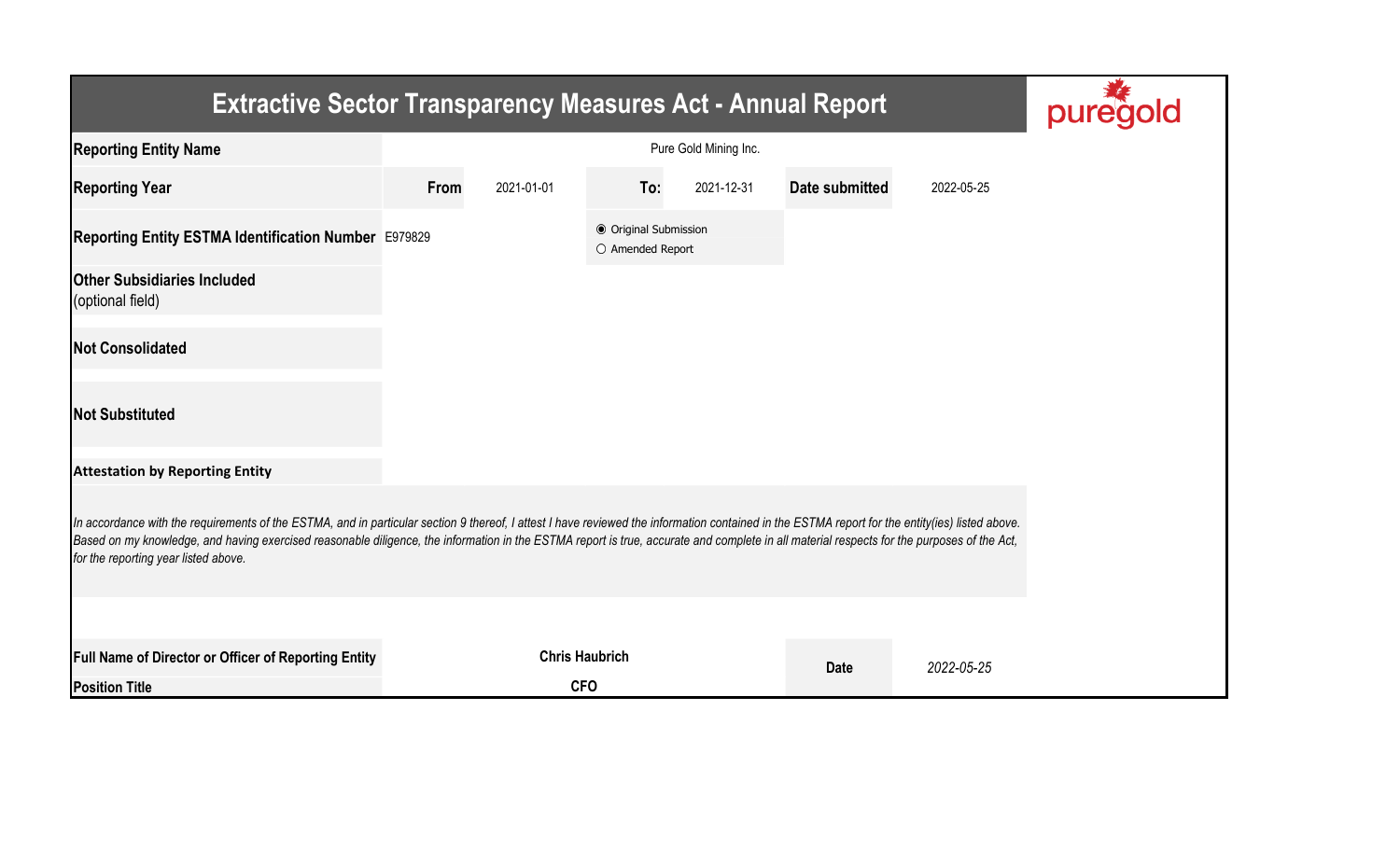| <b>Extractive Sector Transparency Measures Act - Annual Report</b>                                                                                                               |                                                                              |                                                                              |              |           |                                      |                                |                |                  |                                               |                                      |                                                                                                                                                                                                                                  |
|----------------------------------------------------------------------------------------------------------------------------------------------------------------------------------|------------------------------------------------------------------------------|------------------------------------------------------------------------------|--------------|-----------|--------------------------------------|--------------------------------|----------------|------------------|-----------------------------------------------|--------------------------------------|----------------------------------------------------------------------------------------------------------------------------------------------------------------------------------------------------------------------------------|
| <b>Reporting Year</b><br><b>Reporting Entity Name</b><br><b>Reporting Entity ESTMA</b><br><b>Identification Number</b><br><b>Subsidiary Reporting Entities (if</b><br>necessary) | From:<br>To:<br>2021-01-01<br>2021-12-31<br>Pure Gold Mining Inc.<br>E979829 |                                                                              |              |           | <b>Currency of the Report</b><br>CAD |                                |                |                  |                                               |                                      |                                                                                                                                                                                                                                  |
| <b>Payments by Payee</b>                                                                                                                                                         |                                                                              |                                                                              |              |           |                                      |                                |                |                  |                                               |                                      |                                                                                                                                                                                                                                  |
| <b>Country</b>                                                                                                                                                                   | Payee Name <sup>1</sup>                                                      | Departments, Agency, etc within<br>Payee that Received Payments <sup>2</sup> | <b>Taxes</b> | Royalties | Fees                                 | <b>Production Entitlements</b> | <b>Bonuses</b> | <b>Dividends</b> | Infrastructure<br><b>Improvement Payments</b> | <b>Total Amount paid to</b><br>Payee | Notes <sup>34</sup>                                                                                                                                                                                                              |
| Canada - Ontario                                                                                                                                                                 | Municipality of Red Lake                                                     |                                                                              | 193,000      |           |                                      |                                |                |                  |                                               | 193,000                              | Property taxes. Payments are reported<br>on a cash basis and have been<br>reported in the period in which the<br>payment was made. Payments are<br>presented and paid in Canadian dollars<br>and rounded to the nearest \$1,000. |
| Canada -Ontario                                                                                                                                                                  | Government of Ontario                                                        | Workplace Safety & Insurance Board                                           |              |           | 104,000                              |                                |                |                  |                                               |                                      | Cash payments made for Workplace<br>Safety & Insurance Board premiums<br>104,000 for Ontario employees. Payments are<br>presented in Canadian dollars and<br>rounded to the nearest \$1,000.                                     |
|                                                                                                                                                                                  |                                                                              |                                                                              |              |           |                                      |                                |                |                  |                                               |                                      |                                                                                                                                                                                                                                  |
|                                                                                                                                                                                  |                                                                              |                                                                              |              |           |                                      |                                |                |                  |                                               |                                      |                                                                                                                                                                                                                                  |
| <b>Additional Notes:</b>                                                                                                                                                         |                                                                              |                                                                              |              |           |                                      |                                |                |                  |                                               |                                      |                                                                                                                                                                                                                                  |